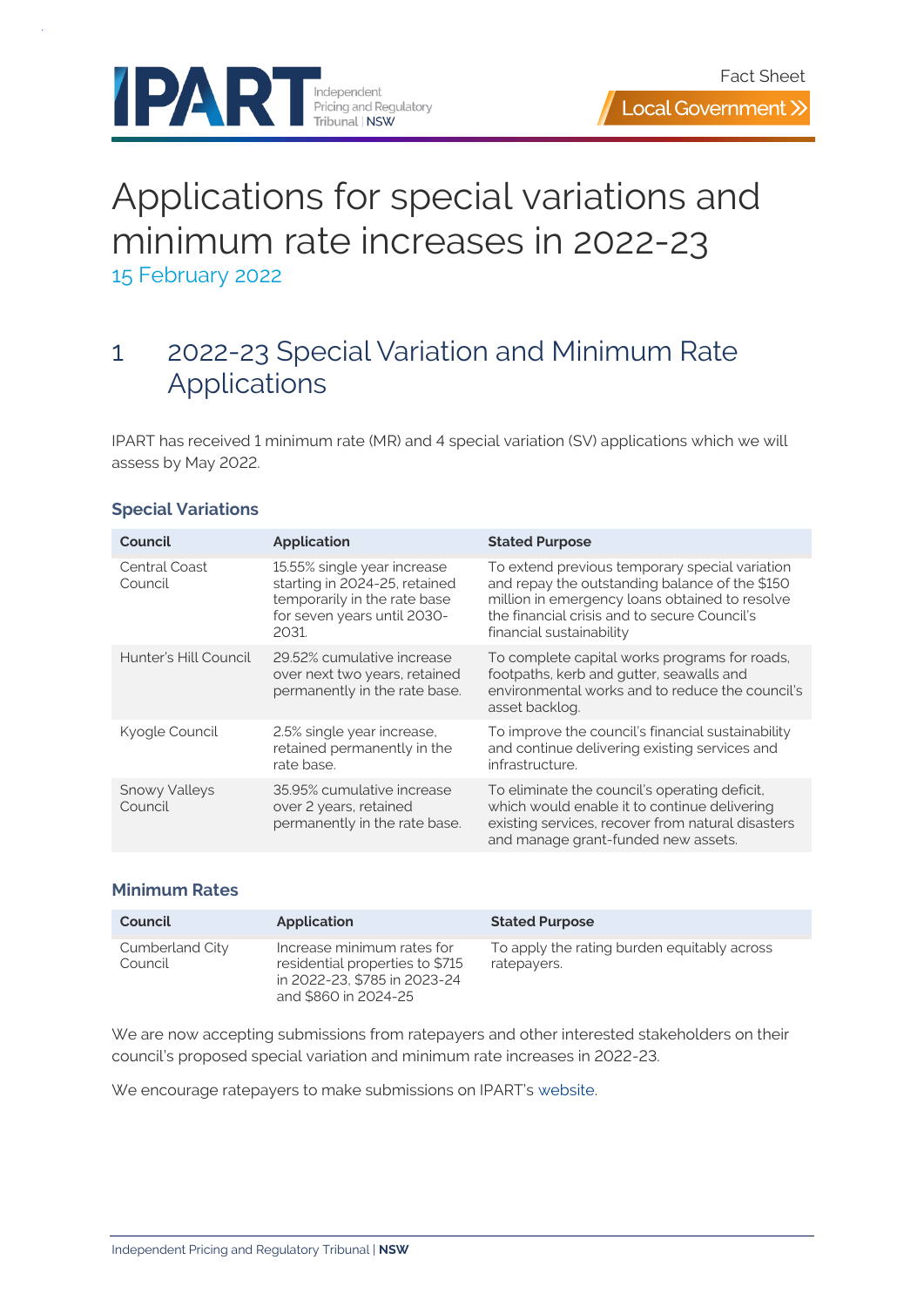### 2 Why councils apply

A special variation allows a council to increase its general income above the rate peg. General income is mainly comprised of rates income.

Special variations may fund:

- improvements in the council's financial sustainability
- reductions in backlogs for asset maintenance and renewal
- new or enhanced services to meet the needs of the local community
- projects of regional significance, or
- special cost pressures being faced within the local government area.

Minimum rate increase applications allow councils to redistribute the rate burden between ratepayers. A standalone MR application does not increase the council's general income.

### 3 IPART's assessing methodology

IPART will assess councils' applications against the criteria set out in the Office of Local Government's (OLG) Guidelines which are available on our [website.](https://www.ipart.nsw.gov.au/Home/Industries/Local-Government/For-Councils/Apply-for-a-special-variation-or-minimum-rate-increase)

## 4 Assessment Timeline



#### 5 How to make a submission

Ratepayers and other interested stakeholders can make a submission to IPART about the councils' applications. We will accept and consider submissions from interested groups or individual ratepayers regarding special variations and minimum rates until 7 March 2022.